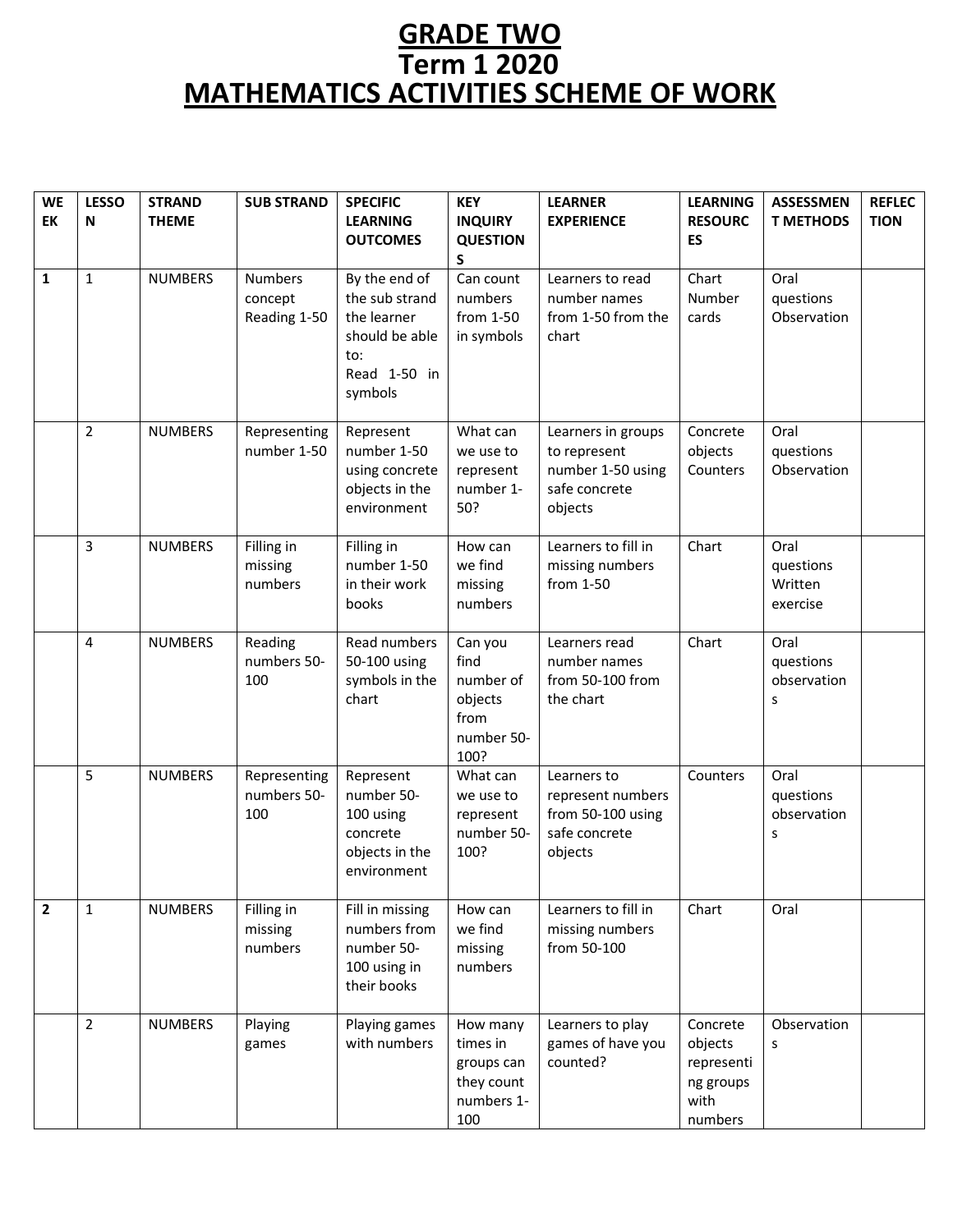|              | 3              | <b>NUMBERS</b> | Filling in<br>missing<br>numbers                 | Fill in missing<br>numbers from 1-<br>100 in their<br>workbooks                                                                        | Which is the<br>missing<br>number?                    | Learners to fill in<br>missing numbers<br>$1 - 100$                                                | Chart                | Oral<br>questions<br>Written<br>exercise |  |
|--------------|----------------|----------------|--------------------------------------------------|----------------------------------------------------------------------------------------------------------------------------------------|-------------------------------------------------------|----------------------------------------------------------------------------------------------------|----------------------|------------------------------------------|--|
|              | $\overline{4}$ | <b>NUMBERS</b> | Whole<br>numbers                                 | By the end of the<br>sub strand the<br>learner should be<br>able to count<br>numbers 1-50<br>forward and<br>backwards in a<br>sequence | What is the<br>next number?                           | Learners to count<br>numbers 1-50<br>forward and<br>backwards                                      | Number<br>line chart | Observatio<br>n<br>Oral<br>questions     |  |
|              | 5              | <b>NUMBERS</b> | Whole<br>numbers                                 | By the end of the<br>sub strand the<br>learner should be<br>able to count<br>numbers 50<br>forward and<br>backwards in a<br>sequence   | What is the<br>next number?                           | Learners to count<br>numbers 50-100<br>forward and<br>backwards                                    | Number<br>line chart | Observatio<br>n<br>Oral<br>questions     |  |
| 3            | $\mathbf{1}$   | <b>NUMBERS</b> | Counting in<br>2s forward                        | Count numbers in<br>2s forward in<br>pairs or groups                                                                                   | What is the<br>next number<br>going<br>forward?       | Learners in 2s<br>should be able to<br>count in 2s<br>forward                                      | Number<br>line       | Oral<br>questions                        |  |
|              | $\overline{2}$ | <b>NUMBERS</b> | Counting in<br>2s<br>backward                    | Count numbers in<br>2s backward in<br>pairs or groups                                                                                  | What is the<br>next number<br>going<br>backward?      | Learners in 2s<br>should be able to<br>count in 2s<br>backward                                     | Number<br>line       | Oral<br>questions                        |  |
|              | 3              | <b>NUMBERS</b> | Whole<br>numbers                                 | By the end of the<br>sub strand the<br>learner should be<br>able to count                                                              | How do you<br>get the next<br>number in a<br>pattern? | Learners to count<br>in 5s forward in<br>groups or pairs                                           | Number<br>line       | Oral<br>questions<br>Observatio<br>n     |  |
| $\mathbf{A}$ | $\mathbf 1$    | NUMBERS        | Fractions-<br>Circular cut<br>outs in<br>quarter | Fold circular<br>paper cut outs in<br>to 4 equal parts<br>and make a<br>quarter                                                        | How many<br>parts are<br>shaded?                      | Learners in pairs<br>to fold paper cuts<br>to get 4 equal<br>parts and identify<br>it as a quarter | Paper<br>cut outs    | Observatio<br>n<br>Oral<br>questions     |  |
|              | $2 - 3$        | <b>NUMBERS</b> | Rectangular<br>cut outs in<br>4 equal<br>parts   | Fold rectangular<br>paper cut outs in<br>to 4 equal parts<br>and make a<br>quarter                                                     | How many<br>parts are<br>they?                        | Learners in pairs<br>to fold paper cuts<br>to get 4 equal<br>parts and identify<br>it as a quarter | Paper<br>cut outs    | Observatio<br>n<br>Oral<br>questions     |  |
|              | $4 - 5$        | <b>NUMBERS</b> | Comparing<br>fractions in<br>size                | Compare<br>fractions in size to<br>find out which is<br>bigger or smaller                                                              | Which one is<br>big?                                  | Learners should<br>be able to<br>compare sizes of<br>fractions                                     | Paper<br>cut outs    | Observatio<br>n<br>Oral<br>questions     |  |
| 5            | $\mathbf{1}$   | <b>NUMBERS</b> | Digital<br>games with<br>fractions               | Play digital games<br>with fractions                                                                                                   | Which<br>fractions can<br>you see?                    | Learners should<br>be able to play<br>digital games<br>involving fractions                         | Laptops              | Observatio<br>n<br>Oral<br>questions     |  |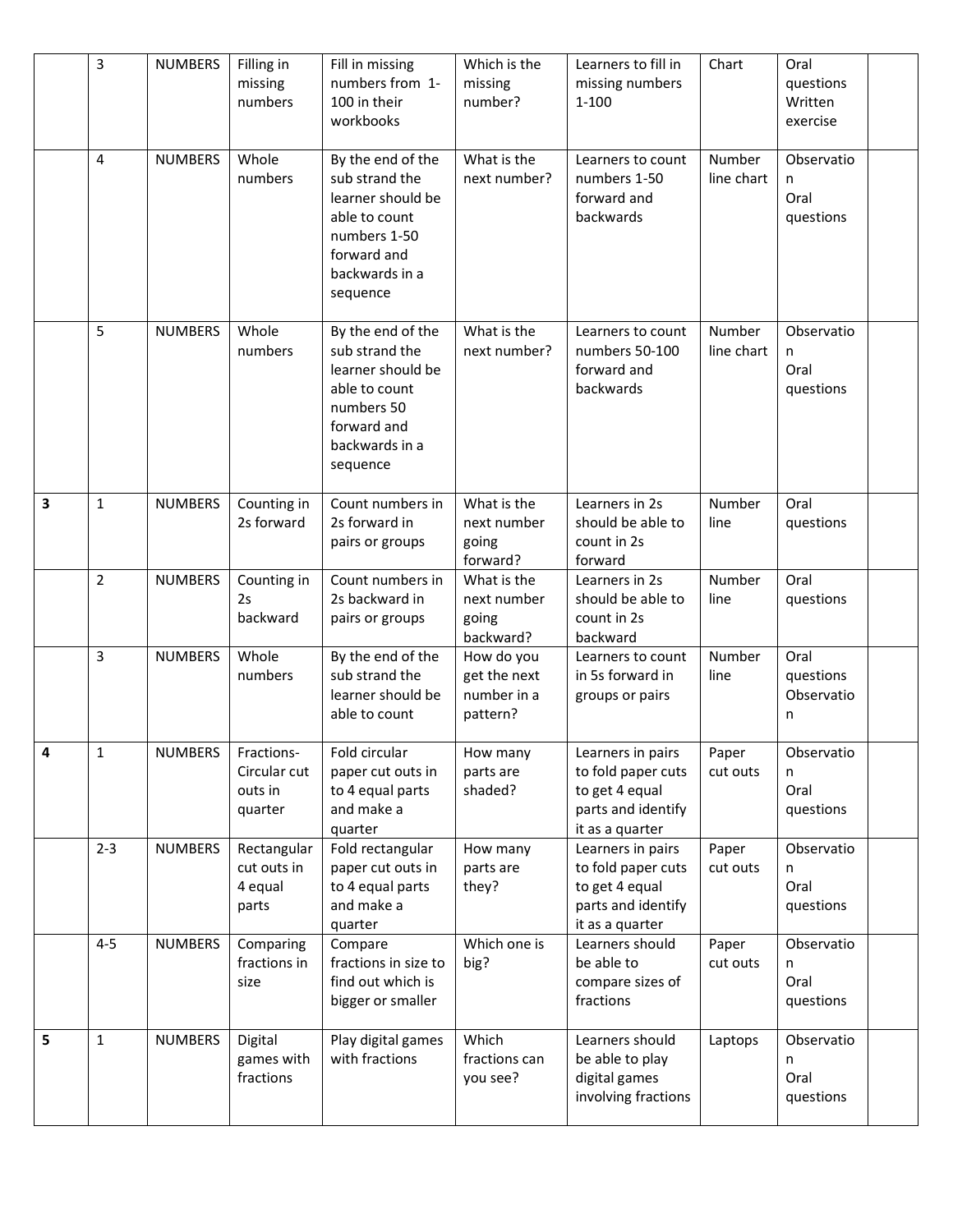|                         | $2 - 3$        | <b>NUMBERS</b> | Fractions | Practice cutting<br>out halves and<br>quarters                                                                                               | How many<br>parts do you<br>get when you<br>share a fruit<br>among 2?                         | Learners in<br>pairs/groups<br>making halves<br>and quarters of a<br>whole                                                    | Paper<br>cut outs<br>A fruit      | Observatio<br>n<br>Oral<br>questions                         |  |
|-------------------------|----------------|----------------|-----------|----------------------------------------------------------------------------------------------------------------------------------------------|-----------------------------------------------------------------------------------------------|-------------------------------------------------------------------------------------------------------------------------------|-----------------------------------|--------------------------------------------------------------|--|
|                         | 4              | <b>NUMBERS</b> | Addition  | By the end of the<br>sub strand, the<br>learner should be<br>able to add single<br>digits horizontally                                       | How do you<br>arrange digits<br>when adding<br>horizontally?                                  | Learners to add<br>single digits<br>horizontally                                                                              | Number<br>line                    | Written<br>exercise                                          |  |
|                         | 5              | <b>NUMBERS</b> | Addition  | Add single digits<br>vertically                                                                                                              | How do you<br>add single<br>digits<br>vertically?                                             | Learners to add<br>single digits<br>vertically                                                                                | Number<br>line<br>counters        | Written<br>exercise                                          |  |
| 6                       | $\mathbf{1}$   | <b>NUMBERS</b> | Addition  | Work out word<br>problems<br>involving single<br>digits                                                                                      | How do we<br>add single<br>digits?                                                            | Learners to come<br>up with additional<br>word problems                                                                       | Counters                          | Written<br>exercise                                          |  |
|                         | $2 - 3$        | <b>NUMBERS</b> | Addition  | The learner<br>should be able to<br>add a 2 digit<br>number to a 1<br>digit number with<br>sum not<br>exceeding 100<br>without<br>regrouping | How we align<br>a 2 digit<br>number and a<br>1 digit number<br>vertically in<br>order to add? | Learners to a 2<br>digit number to a<br>1 digit number<br>without<br>regrouping                                               | Counters                          | Written<br>exercise<br>Observatio<br>ns<br>Oral<br>questions |  |
|                         | $4 - 5$        | <b>NUMBERS</b> | Addition  | Add a 2 digit<br>number to a 1<br>digit number with<br>sum not<br>exceeding 100<br>with regrouping                                           | When do we<br>regroup?                                                                        | Learners to a 2<br>digit number to a<br>1 digit number<br>with regrouping                                                     | Counters                          | Written<br>exercise                                          |  |
| $\overline{\mathbf{z}}$ | $\mathbf{1}$   | <b>NUMBERS</b> | Addition  | The learner<br>should work out<br>word problems<br>involving 2 digit<br>and 1 digit                                                          | Which word<br>means same<br>as addition?                                                      | Learners to<br>understand other<br>words that mean<br>same as addition                                                        | Counters                          | Written<br>exercise<br>Observatio<br>n                       |  |
|                         | $\overline{2}$ | <b>NUMBERS</b> | Addition  | The learner<br>should be able to<br>add single digit<br>number upto a<br>sum of 20<br>horizontally                                           | How do we get<br>the sum of 3<br>single digits?                                               | Learners in pairs/<br>groups to practice<br>addition of 3<br>single digits                                                    | Counters                          | Written<br>exercise<br>Observatio<br>n                       |  |
|                         | 3              | <b>NUMBERS</b> | Addition  | The learner<br>should be able to<br>add single digit<br>number upto a<br>sum of 20<br>vertically                                             | How do you<br>align numbers<br>when working<br>with 3 digit<br>numbers?                       | Learners to work<br>out sum of 3 digit<br>numbers<br>vertically<br>according to place<br>value                                | <b>Bottle</b><br>tops<br>Counters | Written<br>exercise                                          |  |
|                         | $4 - 5$        | <b>NUMBERS</b> | Addition  | The learner<br>should be able to<br>work out word<br>problems<br>involving 3 single<br>digits                                                | How we<br>arrange<br>numbers when<br>working with 3<br>digit numbers?                         | Learners should<br>be able to collect<br>different safe<br>objects and use<br>hem in addition of<br>3 single digit<br>numbers | Counters                          | Written<br>exercise                                          |  |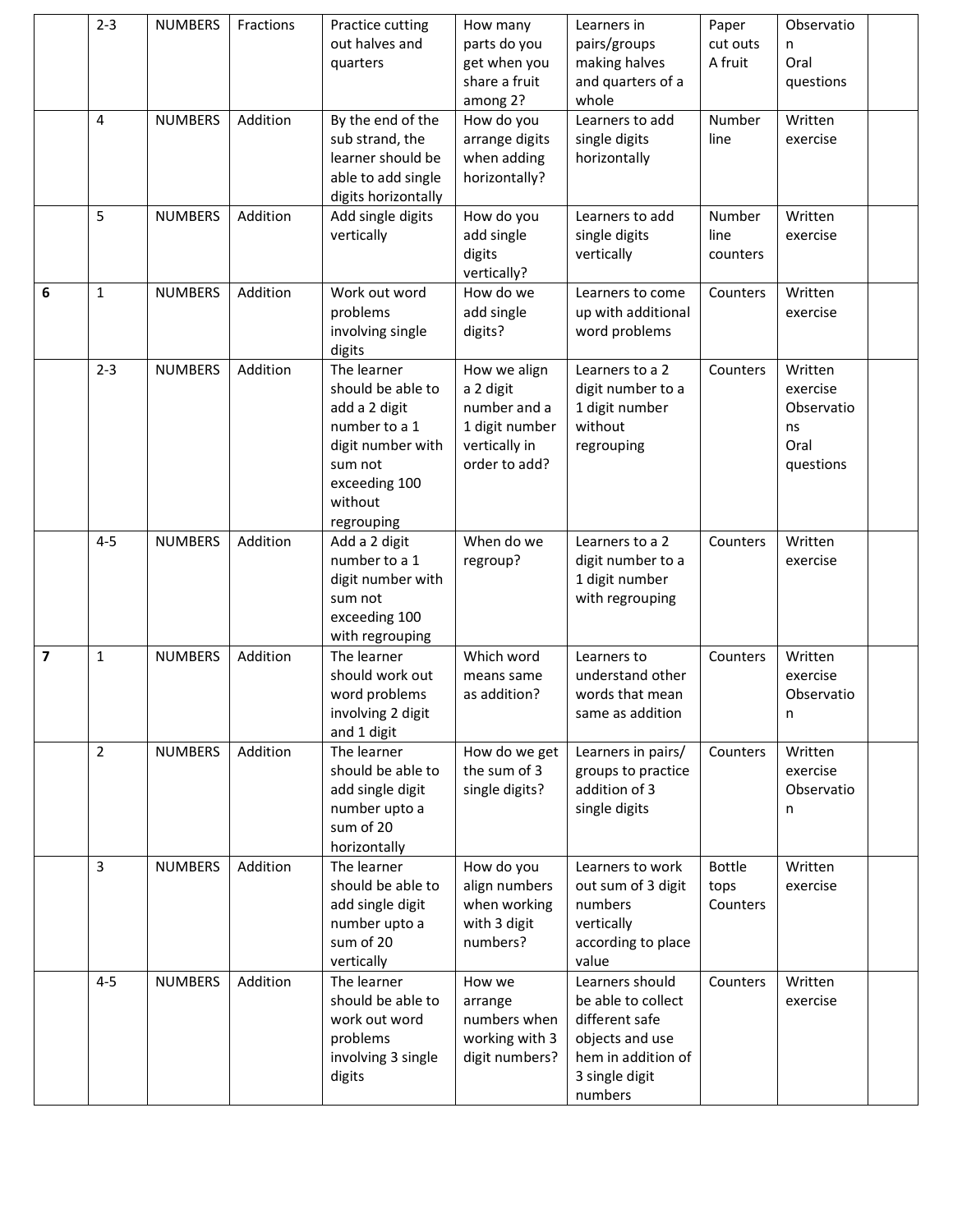| 8 | $\mathbf{1}$   | <b>NUMBERS</b> | Addition    | The learner<br>should be able to<br>practice addition<br>by skipping on the<br>number line                                | How do we<br>use a number<br>line when<br>counting?                            | Learners to<br>practice addition<br>by skipping on the<br>number line     | Number<br>line<br>drawn<br>on the<br>floor | Written<br>exercise |  |
|---|----------------|----------------|-------------|---------------------------------------------------------------------------------------------------------------------------|--------------------------------------------------------------------------------|---------------------------------------------------------------------------|--------------------------------------------|---------------------|--|
|   | $2 - 4$        | <b>NUMBERS</b> | Addition    | The learner<br>should be able to<br>practice breaking<br>numbers apart to<br>make 10                                      | When do you<br>break apart<br>numbers to<br>make 10?                           | Learners to break<br>numbers apart to<br>make 10                          | workboo<br>ks                              | Written<br>exercise |  |
|   | 5              | <b>NUMBERS</b> | Addition    | The learner<br>should be able to<br>come up with<br>different ways of<br>adding 2- digit<br>numbers without<br>regrouping | How can you<br>align a 2 digit<br>number<br>vertically in<br>order to add?     | Learners to add a<br>2- digit numbers<br>without<br>regrouping            | Counters                                   | Written<br>exercise |  |
| 9 | $1 - 2$        | <b>NUMBERS</b> | Addition    | The learner<br>should be able to<br>come up with<br>different ways of<br>adding 2- digit<br>numbers with<br>regrouping    | How can you<br>align a 2 digit<br>number<br>vertically in<br>order to add?     | Learners to add a<br>2- digit numbers<br>with regrouping                  | Counters                                   | Written<br>exercise |  |
|   | 3              | <b>NUMBERS</b> | Addition    | The learner<br>should be able to<br>play digital games<br>involving addition                                              | Which digital<br>games can you<br>play involving<br>addition?                  | Learners to play<br>digital games<br>involving addition                   | Laptop                                     | Observatio<br>n     |  |
|   | 4              | <b>NUMBERS</b> | Addition    | The learner<br>should be able to<br>make patterns in<br>groups using<br>numbers upto<br>100                               | How can you<br>make patterns<br>in groups<br>using numbers<br>upto 100         | Learners in<br>groups to make<br>patterns using<br>numbers upto           | Number<br>chart                            | Written<br>exercise |  |
|   | 5              | <b>NUMBERS</b> | Addition    | The learner<br>should be able to<br>work out missing<br>numbers<br>involving addition<br>of whole<br>numbers upto<br>100  | How do work<br>out missing<br>numbers in<br>patterns<br>involving<br>addition? | Learners work out<br>missing numbers<br>involving addition<br>in patterns | Counters                                   | Written<br>exercise |  |
|   | 1              | <b>NUMBERS</b> | Addition    | The learner<br>should be able to<br>work out missing<br>numbers<br>involving addition<br>of whole<br>numbers upto<br>100  | How do work<br>out missing<br>numbers in<br>patterns<br>involving<br>addition? | Learners work out<br>missing numbers<br>involving addition<br>in patterns | Counters                                   | Written<br>exercise |  |
|   | $\overline{2}$ | <b>NUMBERS</b> | Subtraction | The learner<br>should be able to<br>work out<br>subtraction of<br>single digits                                           | How do work<br>out<br>subtraction of<br>2 single digits<br>numbers             | Learners work out<br>subtraction of 2<br>single digits<br>numbers         | Counters                                   | Written<br>exercise |  |
|   | 3              | <b>NUMBERS</b> | Subtraction | The learner<br>should be able to<br>work out<br>subtraction of 1                                                          | How do work<br>out<br>subtraction 1<br>digit number                            | Learners work out<br>subtraction 1 digit<br>number from 2<br>digit number | Counters                                   | Written<br>exercise |  |